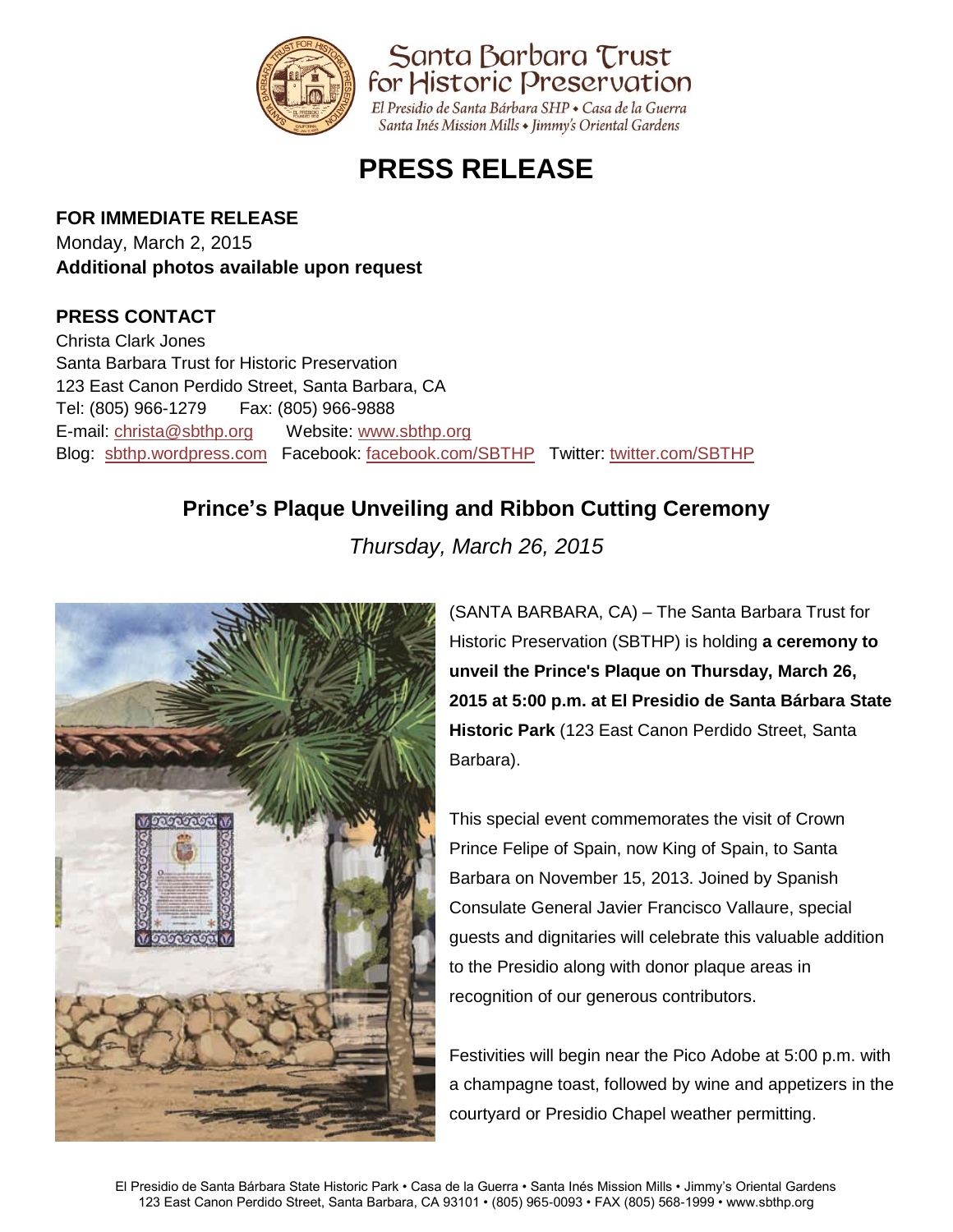On November 15, 2013 SBTHP hosted a reception for then Prince of Asutrias, Prince Felipe during his visit to the United States. The Prince had visited El Presidio de Santa Barbara State Historic Park in 1995, and during that visit *Los Soldados* made him an honorary *Comandante*.



Following introductory remarks by Dr. Jarrell Jackman, the Prince reunited with *Los Soldados* and was introduced to the many Presidio descendants in attendance. Mayor Helene Schneider made a special presentation about the Order of Charles the 3rd presented to the city in the 1950's. **During the reception SBTHP unveiled the Prince's Plaque made by descendant Jeannie Davis dedicating a new donor wall at El Presidio de Santa Barbara State Historic Park in the Prince's name.** Following a presentation of gifts, the Prince made heartfelt remarks about his return to Santa Barbara and the ongoing importance of Spain's relationship with the United States.

**The Prince's Plaque will be placed on the Northwest Corner of El Presidio de Santa Bárbara State Historic Park, to be named The King's Wall.** SBTHP looks forward to formally acknowledging its generous supporters with additional forthcoming plaques on this place of significant historic importance.

The Prince's Plaque unveiling ceremony is a private event. Invitation only. For information and to request invitation please contact Christa Clark Jones at (805) 966-1279 or christa@sbthp.org.

#### ####

**ABOUT Santa Barbara Trust for Historic Preservation (SBTHP)**— For over fifty years the Santa Barbara Trust for Historic Preservation (SBTHP) has worked to *protect, preserve, restore, reconstruct, and interpret historic sites in Santa Barbara County*. Founded in 1963 by Dr. Pearl Chase and other concerned community leaders, SBTHP operates El Presidio de Santa Bárbara State Historic Park—Santa Barbara's 18<sup>th</sup> century birthplace—under a unique agreement with California State Parks. The State has purchased the building that housed Jimmy's Oriental Gardens, providing an opportunity to interpret the history of Santa Barbara's Asian American community in the Presidio Neighborhood. SBTHP owns and operates Casa de la Guerra, the 1820s home of Presidio *Comandante* José de la Guerra and his family—the restored home is now a museum featuring original furnishings and rotating exhibits. SBTHP signed an agreement with State Parks to manage and develop the Santa Inés Mission Mills, located near the town of Solvang, as a future California State Park. In 2011, SBTHP was awarded the Trustees' Emeritus Award for Excellence in the Stewardship of Historic Sites